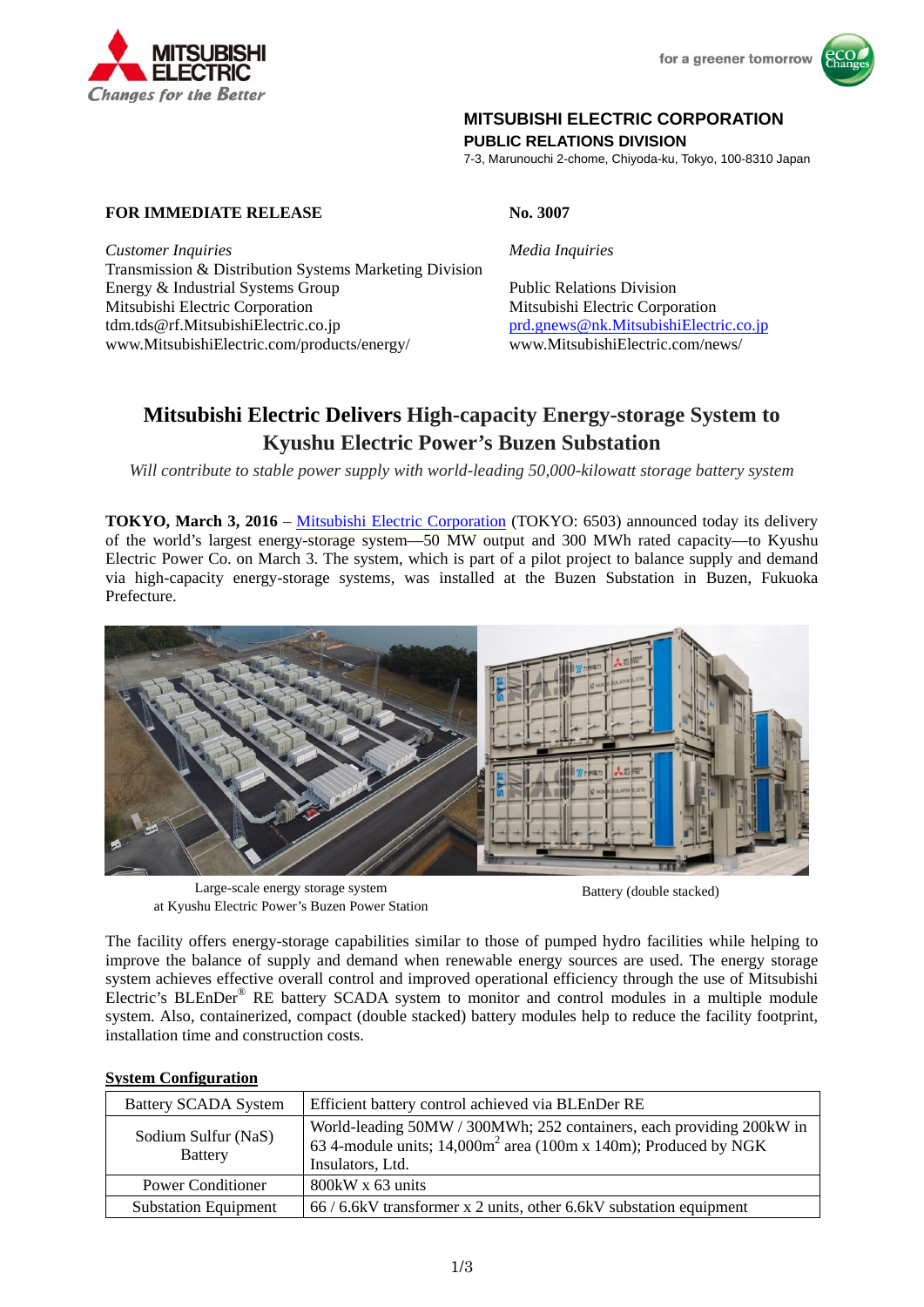#### **BLEnDer RE Battery SCADA System**

BLEnDer RE is primarily an energy-management system that monitors and controls energy storage within the SmartGrid's power supply and demand system. The system smooths variations in frequency and power flow caused by renewable generation via battery control. In addition, it enables efficient operation via power supply control through the coordinated use of multiple-generation sources and batteries, as well as technology for optimizing operation, stoppage timing and output of the various sources.



#### **Mitsubishi Electric's Other High-capacity Energy Storage Systems in Japan**

| Project                                                                    | Location              | Delivery | <b>Battery</b>                                                    |
|----------------------------------------------------------------------------|-----------------------|----------|-------------------------------------------------------------------|
| Kyushu Electric Power trial for interconnected                             | Iki,                  | 2013     | Li Ion                                                            |
| expansion of wind power system                                             | Nagasaki Pref.        |          | 4MW/1.6MWh                                                        |
| Kyushu Electric Power BESS control verification                            | Tsushima,             | 2014     | Li Ion                                                            |
| for renewable energy expansion on island                                   | Nagasaki Pref.        |          | 3.5MW / 1.43MWh                                                   |
| Chugoku Electric Power hybrid BESS<br>demonstration project in Oki Islands | Oki, Shimane<br>Pref. | 2015     | Sodium Sulfur<br>(NaS)<br>4.2MW / 25.2MWh<br>Li Ion<br>2MW/700kWh |

As the use of renewable energy resources expands worldwide, Mitsubishi Electric will continue building on its technical capabilities to supply advanced battery-energy storage-control facilities for the stable supply of electric power in Japan and worldwide.